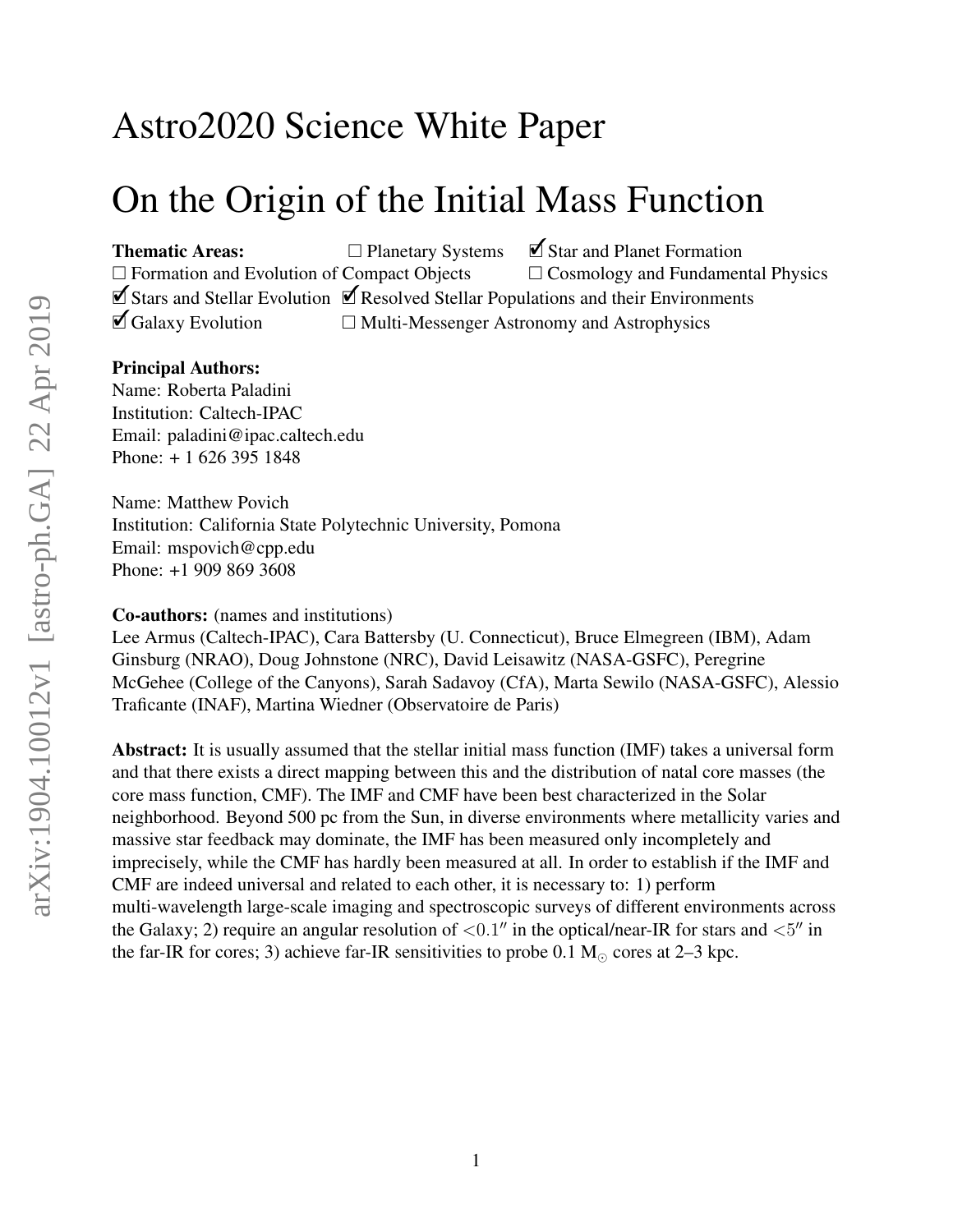# 1 Adopted forms of the IMF and the CMF

The IMF is not an observable quantity, but rather an analytical description of the mass distribution among a newly-formed stellar population (Kroupa 2013). Modern forms of the IMF adopt either a log-normal distribution at low masses and a power-law tail above 1  $M_{\odot}$  (Chabrier et al. 2003, 2005) or a continuous set of several "broken" power-laws (Kroupa 2001, 2013). Above  $\sim 0.2$  $M_{\odot}$ , the Chabrier and Kroupa IMFs agree, and the integrated mass of a stellar population is the same using either IMF formalism (Chomiuk & Povich 2011). Below 0.2  $M_{\odot}$  the form of the IMF is still very uncertain and the subject of much debate.

The CMF has a shape similar to Chabrier and Kroupa IMFs but is shifted towards larger masses by a factor ∼3, which has generally been interpreted as a core-to-star conversion efficiency of  $\sim$ 30% (see Fig. 2).

The similar shape of the IMF and CMF has led to believe that there is an intrinsic mapping between these two quantities. However, this one-to-one correspondence does not find much theoretical ground (see below).

# 2 Are the the IMF and CMF Universal?

Over the last decade, there has been growing evidence of a variable IMF, as opposed to the common assumption that the IMF of the Milky Way is universal (Kroupa 2002; Bastian et al. 2010, Fig. 1). These claims come from a wide variety of approaches, including stellar population analysis (e.g. van Dokkum & Conroy 2010; Ferreras et al. 2013), gravitational lensing (Treu et al. 2010), and dynamical models (Cappellari et al. 2012). A notable Galactic example of exceptions to a universal IMF is the Taurus Molecular Cloud, which shows an excess of  $0.6-0.8$  M<sub> $\odot$ </sub> stars. Other examples are the massive clusters Westerlund 1 (Lim et al. 2013), Quintuplet (Hussman et al. 2012), Arches (Hosek et al. 2019), and the young nuclear star clusters (Lu et al. 2013), although these could depart from a *standard IMF* as a consequence of mass segregation.

From the extragalactic point of view, since 2010 there has been a flurry of IMF studies focusing on early type elliptical galaxies. These studies have both found an over-abundance of high-mass stars ("top-heavy" IMF, e.g. Davé et al. 2008), and an over-abundance of low-mass stars ("bottom-heavy" IMF, e.g. van Dokkum & Conroy 2010). In all cases, it is important to keep in mind that to determine the IMF of a stellar population, one has to go over a complicated process which consists of several steps: (1) measure the Luminosity Function (LF) of a complete sample of stars that lie in a defined volume; (2) convert the LF into a present day mass function (PDMF), using a mass-magnitude relationship; and (3) correct the PDMF for the star-formation history, stellar evolution, galactic structure, cluster dynamical evolution and binarity to obtain the individual-star IMF. Each of these steps is affected by potential biases and pitfalls that can lead to highly uncertain results.

The most recent CMF determinations (Fig. 2) have been obtained with Herschel (e.g., André et al. 2010; Konyves et al. 2015, Olmi et al. 2018) and ALMA (Motte et al. 2018). The Herschel data support the conclusions of early studies performed in the  $\rho$ -Oph and Serpens molecular clouds (Motte et al. 1998; Johnstone et al. 2000; Testi & Sargent, 1998), which suggested that the CMF can be described, similarly to the IMF, by  $dN \sim M_{\text{core}}^{-1.5} dM$  below 0.5 M<sub>☉</sub> and by  $dN \sim M_{\text{core}}^{-2-2.5} dM$  at higher core masses. However, the recent ALMA observations in the mini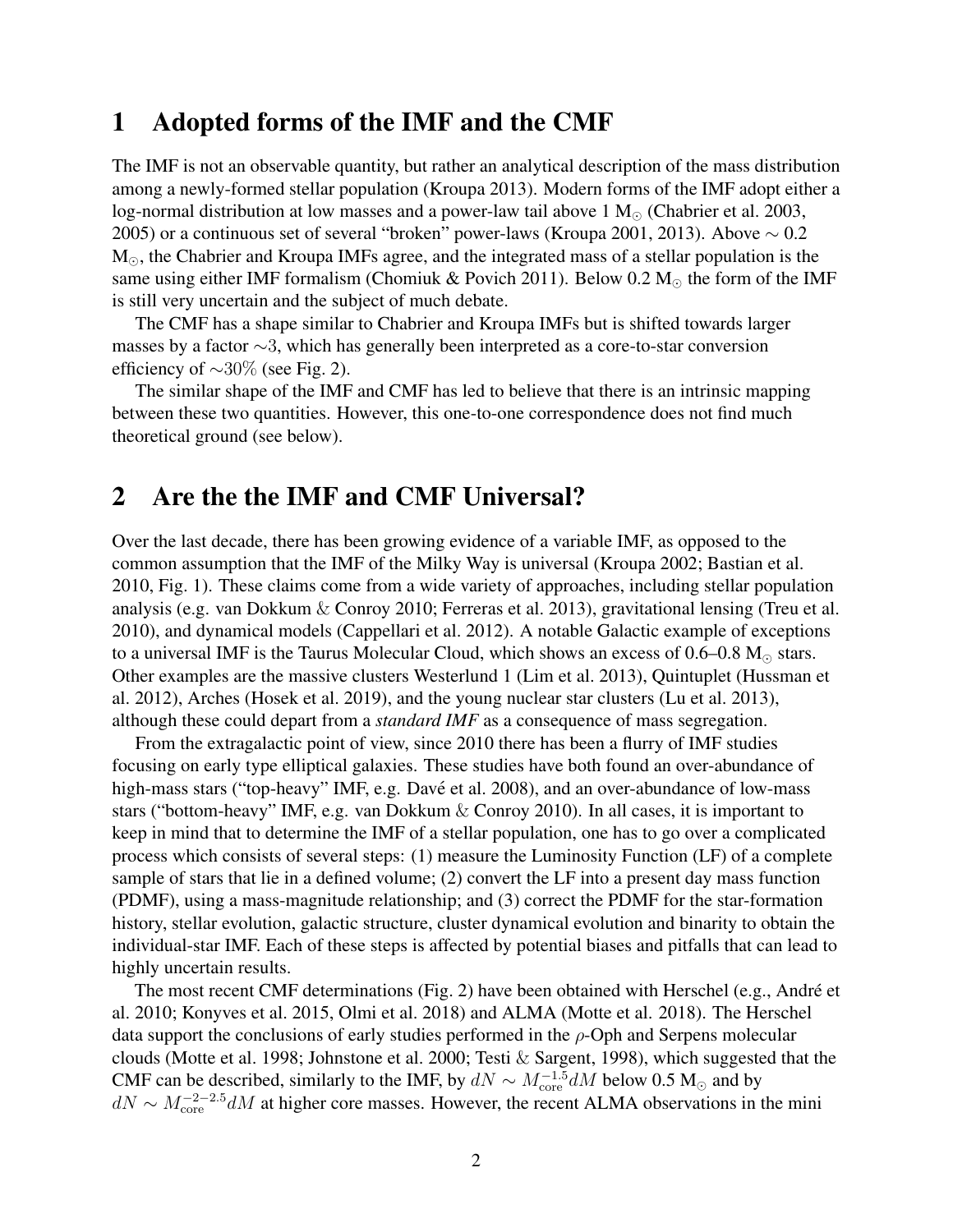

Figure 1: Recent IMF estimates for 8 star forming regions. The error bars represent the Poisson error for each data point. The solid lines are the log-normal form proposed by Chabrier (2005) for the IMF, normalized to best follow the data. From Offner et al. (2014).

Galactic starburst W43 appear to show a departure from a standard IMF, with a much shallower CMF.

From an analytical standpoint, Inutsuka (2001) and Hennebelle & Chabrier (2008) applied the Press-Schechter formalism and Shadmehri & Elmegreen (2011) used the ISM power spectrum with a density cutoff to obtain the clump mass function. A big uncertainty with this method, and with the conversion of a theoretical clump mass function into a stellar mass function, is the unknown multiplicity and mass function of stars inside each clump, for which there are few observations. Often clumps contain several stars and the one-to-one correspondence between clump mass and stellar mass is lost. Numerical simulations of star formation usually get the IMF in a more dynamical process involving long-term accretion into cores along filaments (e.g., Haugbølle et al. 2018, Bate 2019). In these models, the instantaneous CMF and the final stellar IMF are not one-to-one either.

Importantly, the CMF has been barely measured across different environments, especially outside the Solar neighborhood. The ALMA-IMF project (PI. F. Motte), now underway, is an attempt to measure the CMF in fifteen star forming regions across the Galaxy. We also note that many current dust measurements of the CMF are somewhat uncertain, due to intrinsic challenges, such as temperature determinations and whether each core will form one star or more (for more details see Offner et al. 2014). The difficulties in assignment of emission to a single object using automated routines, and the potential bias in the resulting CMFs are discussed in Pineda et al.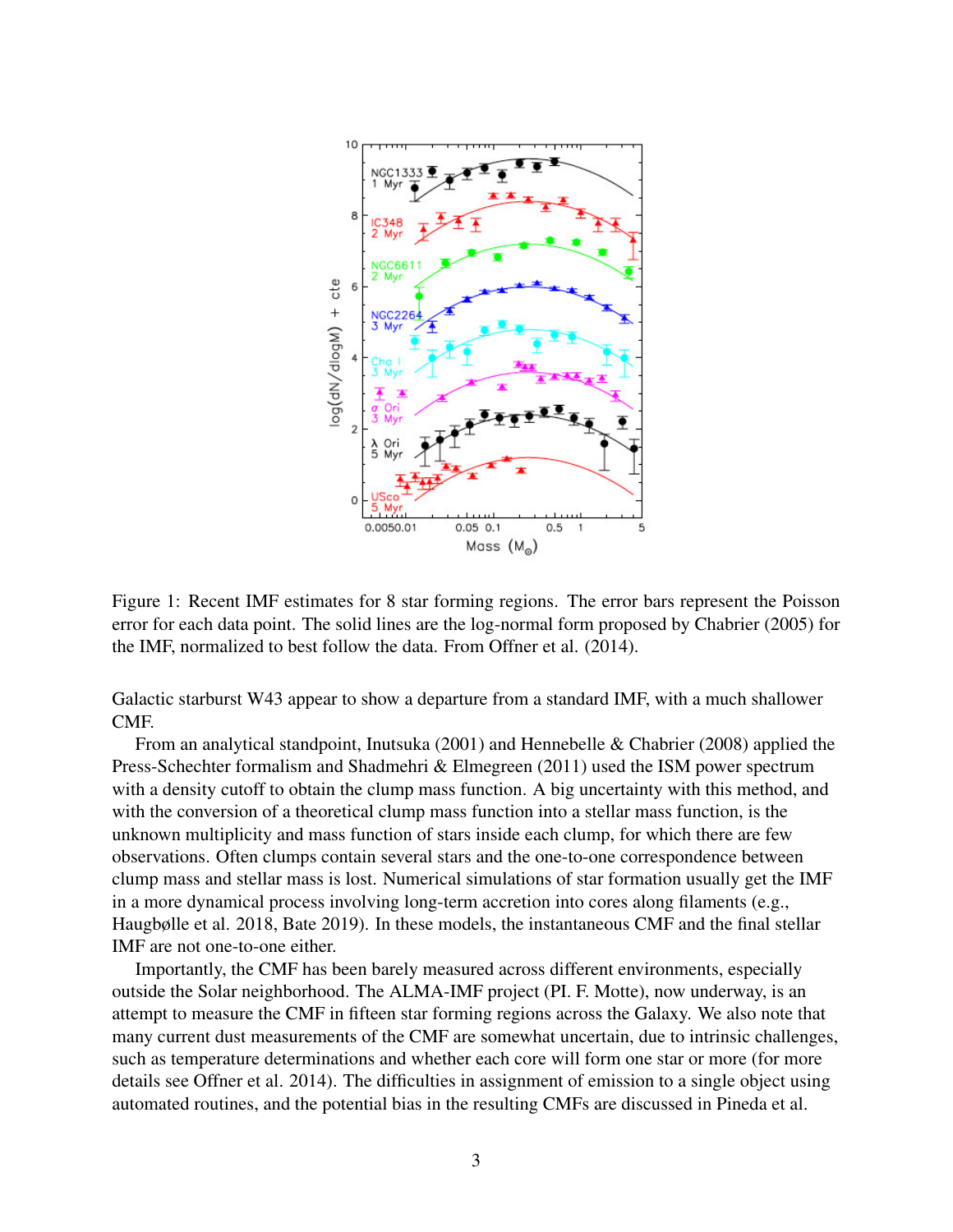

Figure 2: Core mass function (histogram with error bars) of the prestellar cores identified with Herschel in Aquila (Konyves et al. 2015; André et al. 2010). The Kroupa and Chabrier IMF and the typical mass spectrum of CO clumps is shown for comparison.

(2009).

# 3 Does Environment Sculpt the IMF?

The question of how environment shapes the IMF can be reduced to two principal variables: metallicity and stellar feedback.

## 3.1 Metallicity Effects

Metallicity sets the opacity of the cloud, which governs the minimum mass of a gravitationally bound core, the cooling rate of cores, and the maximum possible stellar mass (Eddington luminosity). Therefore, we expect metallicity to play a pivotal role in shaping the IMF. Indeed, recent observations of early-type galaxies find that their local IMFs become increasingly bottom-heavy (i.g. more lower mass stars) in those galaxies that are metal rich (Martin-Navarro et al. 2015).

### 3.2 Feedback Effects

According to simulations by Krumholz et al. (2016), radiative heating is the main driver of the characteristic IMF mass. These simulations show that when radiative heating increases, the efficiency of fragmentation is reduced, leading to a top-heavy IMF. Conversely, Conroy & van Dokkum (2012) suggest that a pivotal role is played by radiative ambient pressure, which is responsible for giving rise to bottom-heavy IMFs (at increasing pressure) as observed in elliptical galaxies with a history of starburst-generating mergers. An additional effect is represented by kinetic feedback. Stellar winds, protostellar outflows/jets, and ionization all likely affect the efficiency of star formation (e.g. Li & Nikamura 2006). However, it is still matter of debate how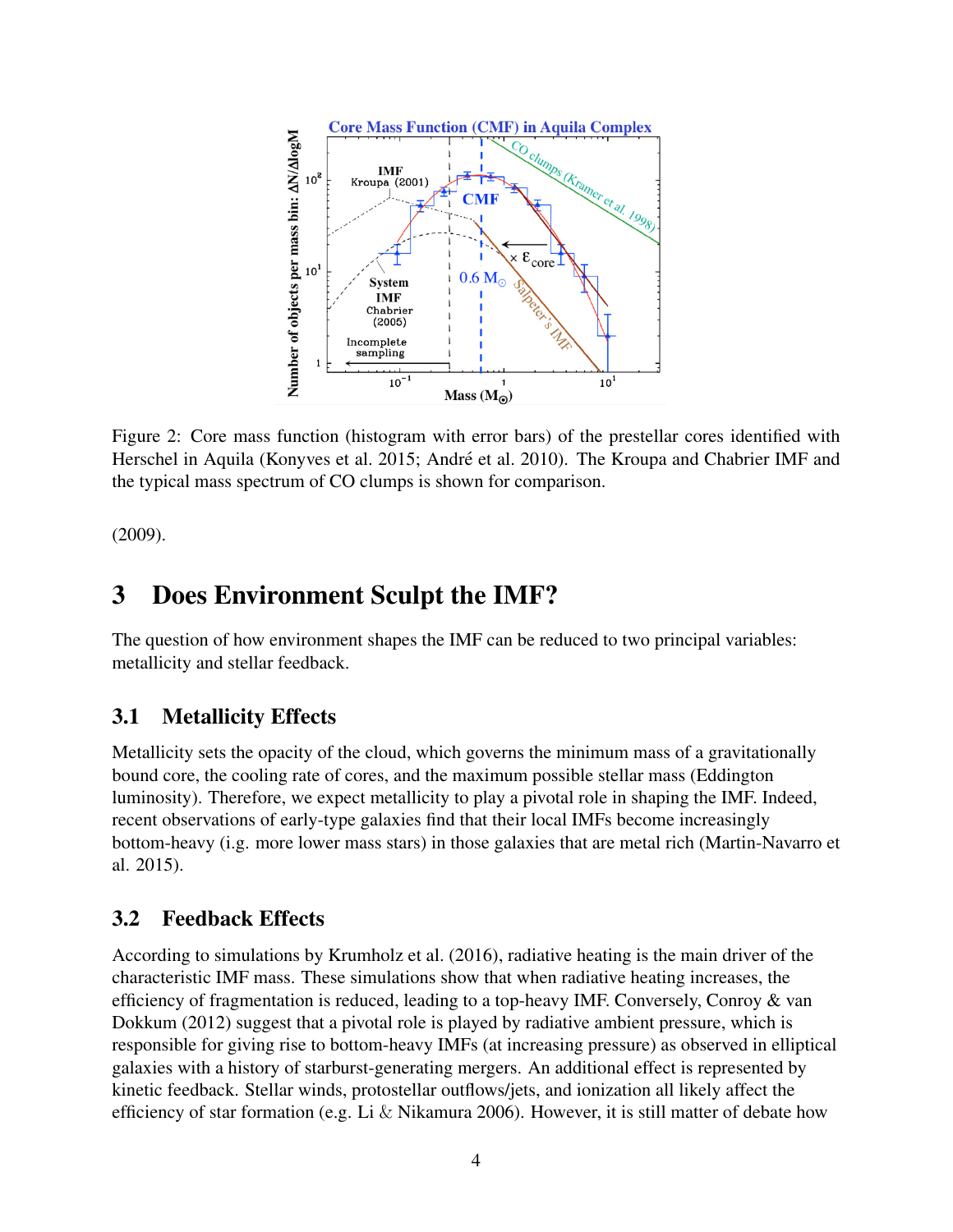and if they ultimately affect stellar masses. For instance, it is thought that outflows slow the star formation rate (e.g. Dale & Bonnell 2008; Wang et al. 2010), but it is unclear if this has any effect on the stellar mass distribution. Likewise for ionization, several studies (e.g. Dale & Bonnell 2012; Walch et al. 2013) have shown that ionizing radiation can provide both negative or positive feedback, in the sense of suppressing or triggering star formation, but none of these have been conclusive in demonstrating the impact on the IMF.

# 4 Open Questions

## Overarching Questions:

- 1. To what extent can we assume the IMF is universal?
- 2. Does the CMF map directly on to the IMF in all environments?
- 3. How does environment shape the CMF and IMF?

### More Specific Questions:

- 1. What physical mechanism(s) suppresses the formation of brown dwarfs? Can this lead to a better understanding of the distinction between brown dwarfs and giant planets?
- 2. Hierarchical collapse models and many observations suggest that giant molecular cloud (GMC) complexes make stars over an extended time period. Can we observe time-evolution in the CMF?
- 3. Massive stars do not seem to obey the CMF–IMF mapping. The CMF appears lognormal, not a Salpeter power-law slope at high masses. Do star formation efficiencies change at higher masses or are cloud mergers required to form the most massive stars?
- 4. How do binary/multiple stellar systems arise from the CMF? What determines whether gravitationally-bound cores fragment further?
- 5. Can we reconcile observations of bottom-heavy IMFs in elliptical galaxies that were once starbursts with top-heavy IMFs in young massive clusters (YMCs)? What are the implications for Pop III stars?

# 5 Observational Goals and Recommendations

To answer the questions above we outline the following observational goals and recommendations:

• Observational Goal—IMF: To achieve an accurate measurement of the IMF in diverse environments and explore potential variations with metallicity and feedback, we require observations of numerous YMCs and associations distributed at increasing distances across the Galaxy and beyond, such as Taurus ( $d = 180$  pc); Orion (400 pc); M17 (1.6 kpc);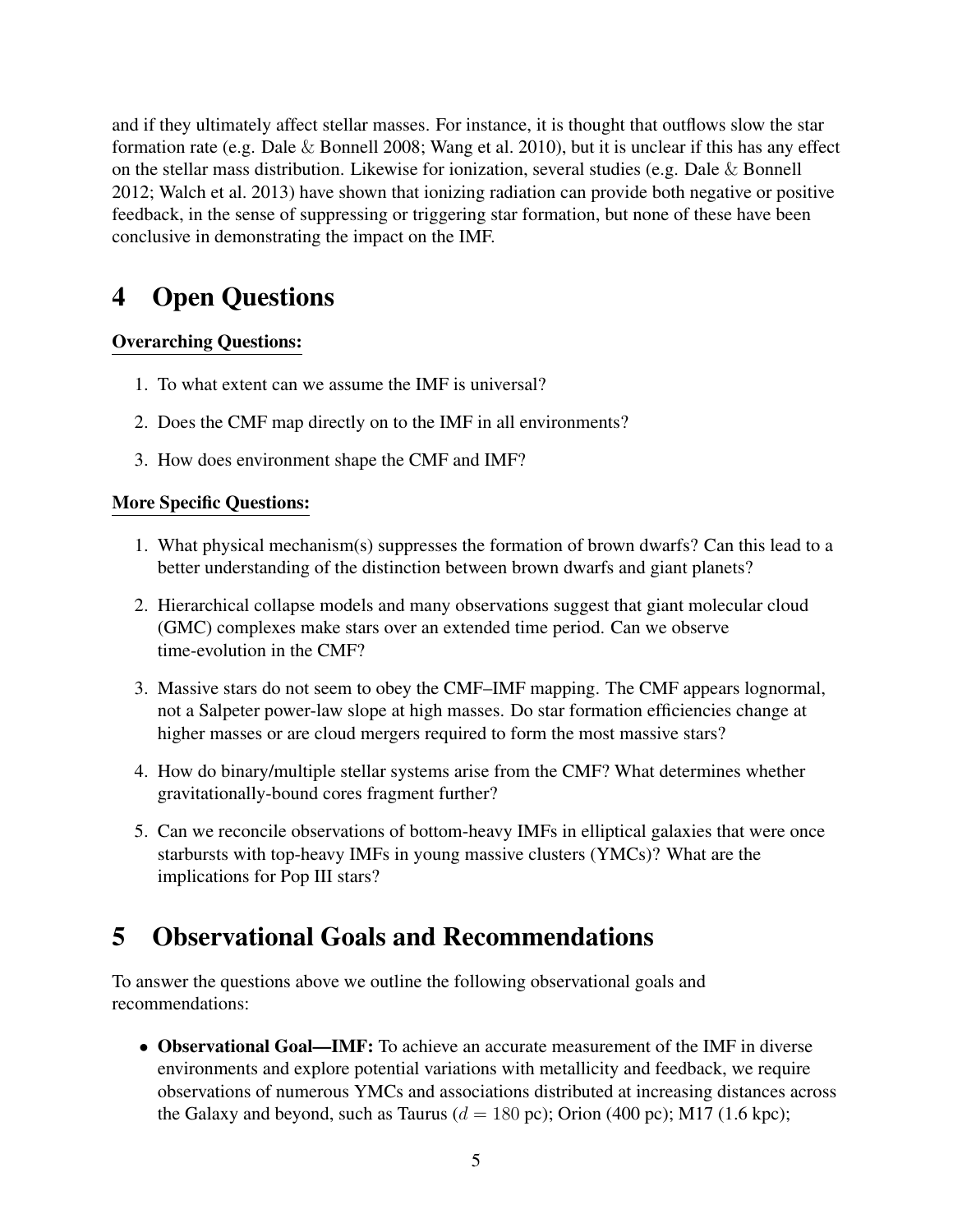W3/4/5 (2.0 kpc, outer Galaxy); NGC 7538 (2.8 kpc), NGC 3603 (7 kpc), and the Large and Small Magellanic Clouds (50–60 kpc).

Recommendation: While *Gaia* can provide information on distances and velocities for the stars in these star-forming complexes, we need high spatial-resolution  $(<0.1"$ ), wide-field imaging and spectroscopy at visual and particularly NIR wavelengths to allow stellar age and mass determinations in both unobscured and obscured regions up to several degrees wide on the sky. This type of information can be obtained by the *Cosmological Advanced Survey Telescope for Optical and ultraviolet Research (CASTOR, Coté et al. 2012) and by WFIRST*. These facilities, combined with LSST  $(u, q, r, i, z, Y)$  and Euclid  $(R, I, Z, Y, J, H)$ , will be ideal for studies of the IMF, thanks to their wavelength coverage (0.15 - 0.4  $\mu$ m for *CASTOR/Visible Imager and Spectrometer and 0.4 - 2*  $\mu$ *m* for *WFIRST/WFI*) and large FOV (0.67 deg<sup>2</sup> for *CASTOR/Visible Imager*, and 0.25 deg<sup>2</sup> for *WFIRST*/WFI).

• Observational Goal—CMF: Along the same lines as for the IMF, we advocate for surveys of Galactic and extra-galactic GMC complexes (as described above) to investigate potential variations of the CMF with environment.

Recommendation: Interferometric observations (ALMA, EVLA, SMA) will provide high-resolution observations of targeted regions. However, the *Origins Space Telescope (OST)* will be uniquely capable of performing statistical measurements of the CMF and protostellar luminosity functions in distant/obscured Galactic regions, including starburst-like environments. What makes *OST* ideal for this task is its unique imaging and mapping capabilities of the far-IR cold dust emission peak in dense, prestellar clumps and cores. This can be achieved through the combination of (1) a large FOV for efficient scanning of extended regions on the sky; (2) sufficiently high angular resolution to resolve a 0.1 pc cores at a distance of a few kpc, and (3) sufficiently high sensitivity to detect 0.1  $M_{\odot}$ cores at 2–3 kpc. The 5.9-m *OST* mirror allows achieving a resolution of  $\sim$ 6" at 50  $\mu$ m, which is comparable to the angular resolution at shorter wavelengths of Spitzer/IRAC (2"), and Spitzer/MIPS (6"). The Far-Infrared Imager and Polarimeter instrument, FIP, can map 1 deg<sup>2</sup> of the sky in 100 hrs while achieving a 5- $\sigma$  sensitivity of  $\sim$ 1 µJy. We note that the baseline concept for the *OST*/FIP instrument has two bands—50 and 250  $\mu$ m—but an optional upscope would add the 100 and 500  $\mu$ m channels. We recommend the inclusion of these additional bands that would better constrain the peak of the cold dust emission.

Importantly, currently existing (e.g. *HST*, the Magellan telescope, etc.) or planned facilities (e.g., the *James Webb Space Telescope*) will be able to carry out imaging and multi-object spectroscopy of targeted Galactic YMCs. While such observations will be useful for IMF studies, the reach of these measurements will be limited by the small FOVs, which do not allow efficient mapping of large (i.e. of the order of  $deg<sup>2</sup>$ ) star-forming complexes across the Galaxy.